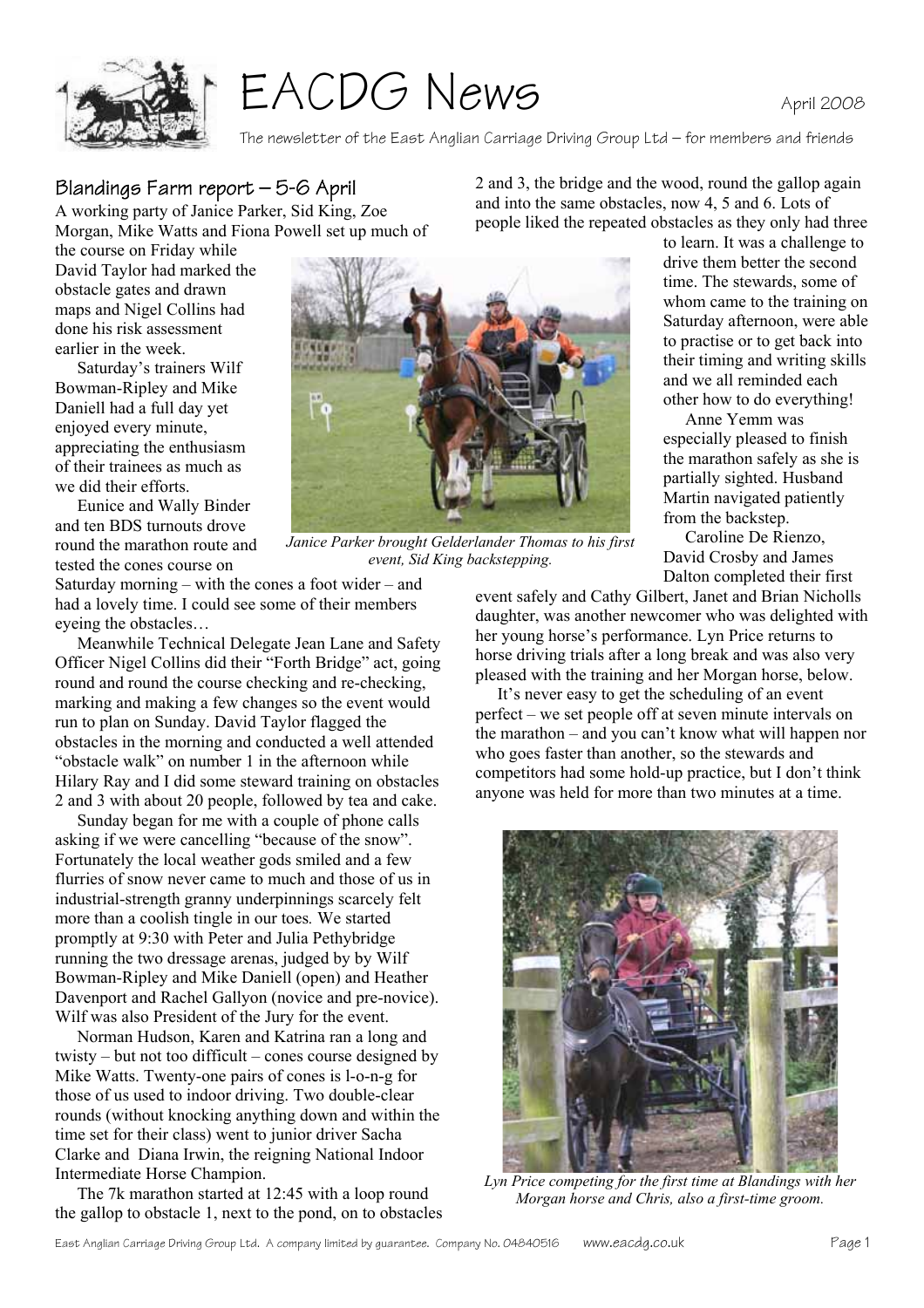We held a prize-giving at 5:30pm and most people stayed. Stephanie Richards, our newest open pony driver, took a well-deserved third place, and it was good to see new faces and "old" drivers with new horses at this pleasantly low-key and friendly warm-up event.

Most of the ponies and horses were fit although some looked a bit tired at the end. The marathon was only halfan-hour and should be well within the capability of anyone contemplating Ashfields, 19-20 April, where the marathon will be up to 15k with up to seven obstacles.

Thank you to all who made the event such a success, to Louise Garget and family for being our efficient, welcoming hosts and to our fantastically effective, goodhumoured band of volunteers. *FP*

**Results:** 29 competitors Best dressage: novice horse Sue Hargreaves 39.5 Best cones: open horse Diana Irwin/prenovice pony Sacha Clarke (junior) Best marathon: open pony, Fiona Powell Best overall: novice horse Sue Hargreaves 115.6 **Open Pony:** 1 Janet Seaman 117.24, 2 Fiona Powell 126.67, 3 Stephanie Richards 155.69, 4 Jenifer Barker-Simson 164.04, 5 Roger Driver 188.61, 6 Sue Squirrell 211.86 **Open Horse:** 1 Diana Irwin 122.51, 2 Jill Wood 123.47, 3 Janice Parker 148.69, 4 Goldie Francis 169.61 **Pony Pairs:** 1 Tabitha King 128.54, 2 Caronne Daft 173.00 **Horse Pair:**1 Brian Burton h/c 169.39 (no dressage) **Prenovice Pony:** 1 Sacha Clarke 137.07, 2 Denise Taylor 179.28, 3 Clare Iveagh 226.07, 4 Veronica Zwetsloot 231.80, 5 Lorna Gordon 242.02 **Prenovice Horse:** 1 Zoe Napier 166.60, 2 Cathy Gilbert 167.89, 3 James Dalton 407.02, 4 David Crosby 422.41 Novice Pony: 1 Wendy Wyatt 123.44, 2 Deirdre Luff 132.32, 3 Brendan Conneirley 135.17, 4 Tim Bradford 141.71, 5 Anne Yemm 371.48 **Novice Horse:** 1 Sue Hargreaves 115.60, 2 Lyn Price 174.21, 3 Paul Mills 221.56 *Apologies to Paul Mills - after results were finalised, extra hold up time acknowledged reducing section E penalties to 0, obs 4 time corrected to 81.9* 

#### Forthcoming Events 2008

| 19-20 April    | Ashfields two-day event & Spring Ball          |
|----------------|------------------------------------------------|
| 16-18 May      | <b>Ashfields Crinkly Camp</b>                  |
| 31 May-1 June  | Euston two-day event                           |
| $20-21$ June   | <b>Blandings Farm Training Camp</b>            |
| 22 June        | <b>Blandings Farm Inside-out event</b>         |
| 28-29 June     | Sandringham House two-day event                |
| 2-3 August     | Blandings Farm two-day event with              |
|                | novice qualifier classes                       |
| $12-14$ August | <b>Ashfields Junior Camp</b>                   |
| 29-31 August   | <b>Ashfields Crinkly Camp</b>                  |
|                | 20-21 September Ashfields two-day event & club |
|                | championships                                  |
| 12 October     | Blandings Farm one-day fun event               |
| tbc November   | <b>AGM, Ashfields Clubhouse</b>                |



#### Stewards wanted for Ashfields 19-20 April!

Hilary and Jo were delighted that so many people turned out to steward at Blandings. Although it was cold, everyone seemed to enjoy themselves and felt it was a useful practice for the big event at Ashfields, 19-20 April – 85 entries including eight horse teams.

 We always welcome an extra pair of hands and eyes. Can you help? A morning or an afternoon on Saturday or Sunday at Ashfields would help to share the stewarding work around, and you can enjoy close-up spectating and learn a lot – as well as have some fun - being one of the team.

 Please call Hilary Ray 01206 251339 and leave your contact number if you'd like to join the volunteers.

#### Notes on hold-ups – what to do

It is inevitable that, because there can only be one turnout in an obstacle at a time, you will get held up on the marathon one day. It's important to know what to do!

**Driver:** seeing the steward holding the "hold-up" sign, should slow down and stop next to the steward in order to hear their instructions. The steward will have made a decision about how long to hold you up  $-$  if you are repeatedly held up behind the same turnout, you might ask the steward to give you a longer hold-up in order to let the other driver get further ahead.

 A hold-up is normally given in whole or half minutes (whole minutes being preferred by the scorer). The steward tells you how long the hold-up will be. You can circle your horse in order to prevent him stiffening up.

 Usually at around 15-20 seconds before the end of your hold-up, the steward says you'll be counted down, so get to the place where you were stopped. You must start off from a standstill. The steward counts you down, usually from ten or five seconds. You set off again.

**Groom:** the well-prepared groom has a third stopwatch specifically for hold-ups. Start this stopwatch as soon as you come to a halt – you may miss a few seconds but you should be accurate enough. While your turnout is circling, whether you have a stopwatch or not, note how long the steward has said the hold-up will be and write this on your "green card", the card on which the times for each section are written, and make sure you keep a record of it elsewhere, too, in case of queries.

Don't try to remember it: we need a record! (When you get to the end of the marathon and hand in the card to the section finish steward, tell him or her your hold-up times and see that they are noted them separately from your actual finish time on the card.) It is not the steward's job to say whether you were inside the section time or not.



*Hilary's mum on hold-up duty.*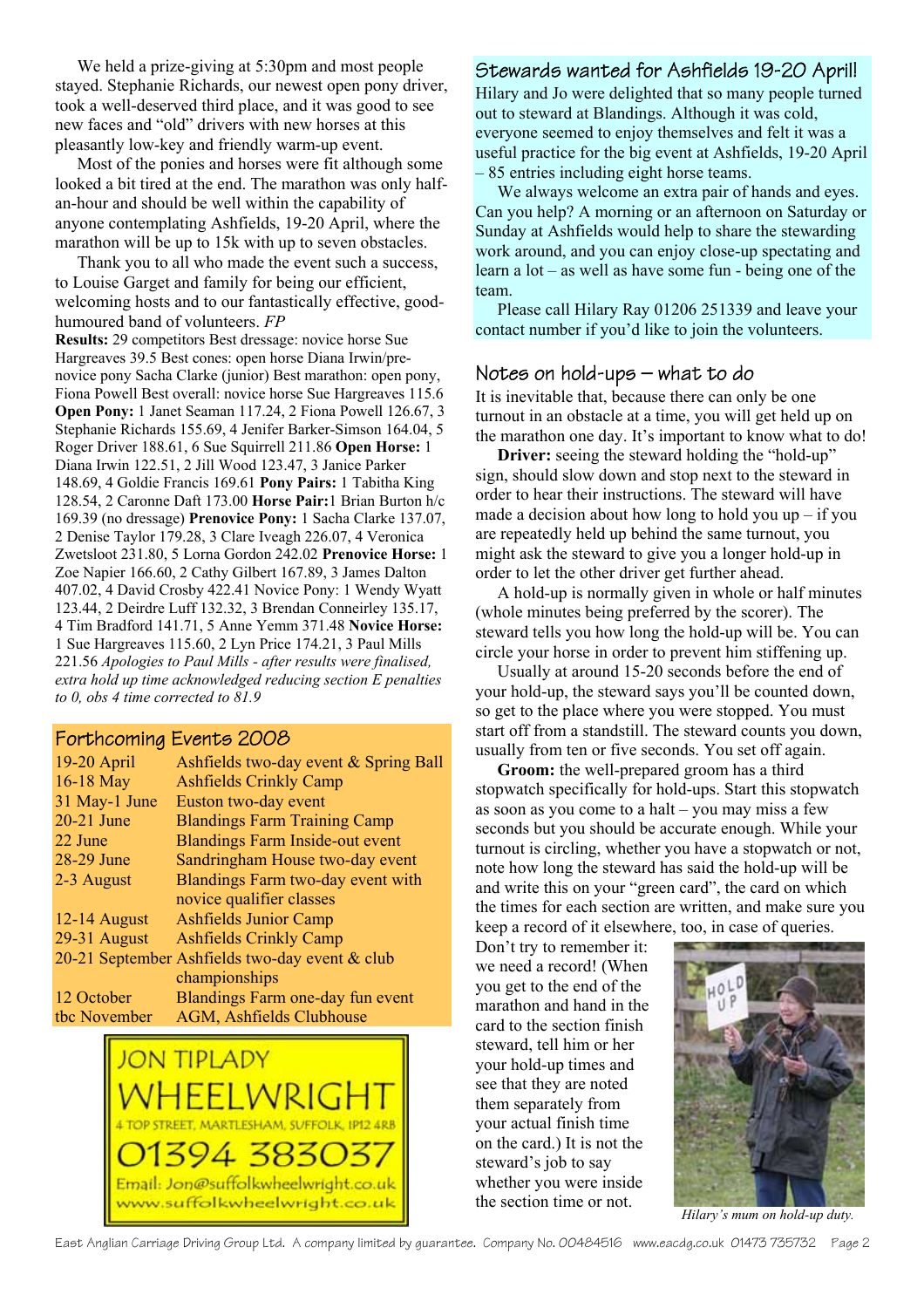Of course you will check your hold-up times have been allowed for correctly in your marathon score. If you believe you were on time and still have section time penalties, please query the result as soon as possible in the secretary's tent: please don't go to the scorer yourself.

**Steward:** you have selected a place to stand for the hold-up, safely out of the way of any drivers and where there is space for a turnout to walk round. (Wally Binder's tip is to line yourself up with two objects, such as fenceposts or trees to make sure you stand in the same place at the start and the end of the hold-up.)

 You keep an eye out for the next turnout coming along. If you think that the competitor in the obstacle is not going to be safely clear of the finish before the next competitor reaches it, walk out to your hold-up position with your stopwatch and with the hold-up "bat" held up and clearly visible. The competitor must stop. You start your stopwatch, tell them they are being held up and give them a time in whole minutes. You may say you'll give them 30 seconds warning and a countdown. At the correct time you call them over to you and then give a countdown before they start again. Make sure that the hold-up time is recorded for that competitor on the obstacle score sheet.

# Four East Anglian Indoor National Champions!

Amanda Wells, Diana Irwin, Grace Smith and Mark Bell took home the champions' sashes from the Carriagehouse Insurance National Indoor Horse Driving Trials Finals, 29-30 March, at The College, Keysoe, near Bedford. There were 120 entries, 13 classes, from about 1300 competitors this season all over the UK. Hurrah!

Robin Hyde-Chambers with pony tandem Riot and Leo, father Riki backstepping, gave Amanda a run for her money, despite Amanda's 40-penalty lead going into the obstacle phase with Jazz and Sunset, regular groom Pippa Botting on the backstep.

Janice Parker, driving David Taylor's tandem leader Alfie (single), Sid King grooming, pulled up from fifth to third in the intermediate horse class, of which Diana was the ultimate winner, leading from the front with Dutch warmblood Dutch Courage, daughter Katie grooming on Saturday and Mike Watts on Sunday. Tony Irwin watched Diana's victory and was delighted, too.

Grace Smith, 7, was the first of our National Champions, driving Pickle in the extra young junior class, father Chris on the dual-control reins. Mark Bell with "B" won the senior junior class again, sister Katie's Cobb dropping to third place after the obstacles: Charlotte Snow was eighth, Harriet Bradford 11th, Pippa Botting 14th, all having had a tough yet proving season jockeying for ribbons at Wix. We've got some good juniors coming through the ranks indoors.

Cathy Gilbert from Norfolk area was fourth, Wendy Wyatt sixth, Emily Green tenth, Caron Knox 12th, Amy Last 19th in a powerful field of 20 novice pony drivers.



*Diana Irwin, Intermediate Horse Champion* 



*Will Amanda ever let us forget this? Pippa Botting grooming.* 



*Grace Smith, Chris and Pickle, who didn't put a hoof wrong.* 



*Janet and Nigel Sycamore and the mini-marvels.*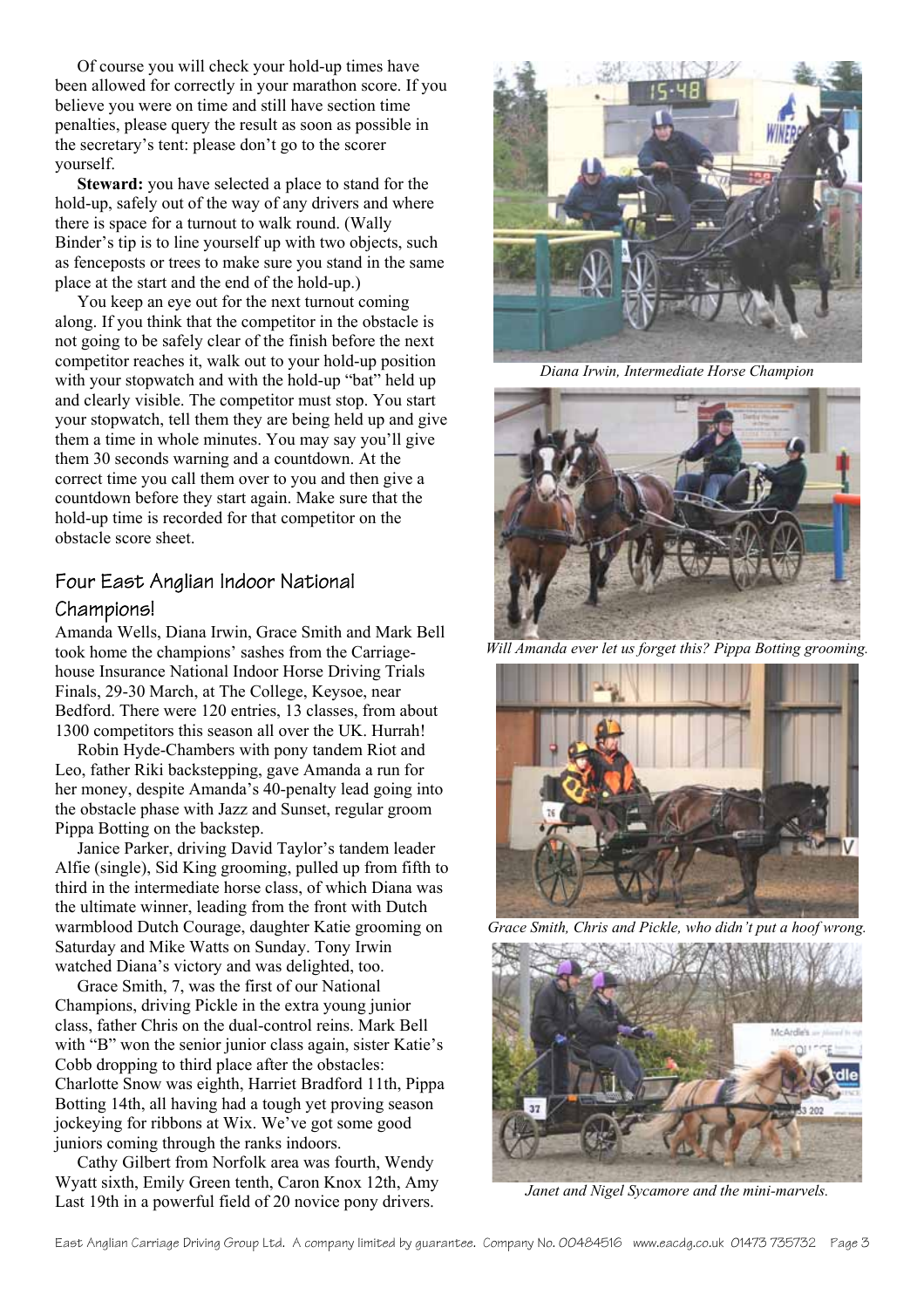Open pony: Nina Snow and Fiona Powell were 11th and ninth. Paul Mills was sixth in open horse and in pony pairs with Janet Sycamore's pair tenth, Anna Mann was 12th: 18 in a strong class. Veteran class saw Brian Nicholls fifth and Bruce Finlayson in eighth place (this was against Di Hayes: how many of us can say that? Barbara Nadin of Equifor won it.)

Janet Sycamore's Small Pony Awards were very popular and there is lobbying afoot *(a-hoof?)* to have their own class at the indoor finals next year.

Wendy's Great Idea of having orange hats to wear was a highly visible success as we could spot each other in the stable area and dotted about in the audience. It was a terrific boost having such huge support behind you. *FP*

#### Time-saving tips

We want you to get the maximum enjoyment out of all our events and there are some things you can do to help us make this happen and to save everyone a few minutes.

We recognise, of course, that horses, lorries, even grooms aren't 100% dependable and we'll always do our best to accommodate you when the unexpected happens, however we'd really appreciate it if, the rest of the time, you help us by:

- entering the event before the closing date
- sending full payment with your entry
- making sure your entry is correctly and fully completed (giving your phone number on the form saves us having to hunt around for it)
- telling us on the form what, if anything, you are sharing with another competitor
- telling us quickly if you have to withdraw or when you have a problem – if you'll be late, say – or want to change your entry. We might be able to re-arrange things (within reason! We can't perform miracles.)
- telling us quickly when you think there's been a mistake so that we can correct it, if possible, or address the issue to try to resolve it: please be kind to us - we are only human and mind-reading is not among our multiplicity of skills.

*Most of you already do these things - thank you…* 

#### Dressage diagrams

All the dressage tests we plan to use this season are in the club yearbook. (If you have not received yours, please call Fiona 01473 735732.)

You can find the diagrams for all the dressage tests under the reference section on the BHDTA website, www.horsedrivingtrials.co.uk. If you have difficulty with this or are not electronically enabled and haven't a friend who'll oblige, please send a sae with a note asking for the diagrams for a test and we'll send them to you: EACDG, Ivy Cottage, Boot Street, Great Bealings, Woodbridge, IP13 6PB

*If you have to leave before the prizegiving, please leave a sae with the event secretary for any rosettes you might have won.* 



qualification cards. (The BHDTA calls them "competence forms": but not having a form or card does *not* mean you are incompetent and nor do we, the committee think of you as any less capable…)

 Arguably, this system should have been introduced last year when the BHDTA changed the class structure (see the BHDTA website for more details). However, then there were no novice and pre-novice drivers wishing to drive multiples so the problem did not arise. This year several wish to do this and, because we want to enable them to progress and treat everyone fairly – with regard for the safety and welfare of everyone, all the club members, the club itself, the volunteers and everyone at an event – we thought this system was the fairest and most reasonable way to do it.

 In the past you had to work your way through the novice class to earn your open driver status. Case study: I drove my first event in September 1999 and achieved open (club) driver status at the end of 2002. I drove novice qualifiers in 2003 (ending as reserve national champion novice pony driver) and drove three open pony events at nationals in 2004 before I took my pony pair to national events. We learned a lot!

 It's taken other drivers I know from eight to eighteen years to gain open driver status "the old way": we, your committee, don't think that asking someone who's still in the novice or pre-novice classes to compete satisfactorily in three events under observation is unreasonable, although we must stress that this is a *minimum* requirement. By advancing yourself and your horses beyond your experience you are making things much harder, as you'll be driving more difficult dressage tests, competing against stronger competition and there will be higher expectations of you. Once you are in open classes, you can't go back to novice.

 We agreed this system with the best interests of everyone in mind. Other clubs do it on a case-by-case basis: that is their choice. Insurance companies like records, however, and we've been advised that our system is a good one…

 You can print your own driver qualification card from our club's website or you can ask for one before an event. It is then your responsibility to look after it, to tell us when you want it signed and to keep it safe and to keep the results of the events for which it's been signed.

Because we need to brief officials whom to watch, we cannot sign it in retrospect: we must know who's being observed before the event starts. We will sign the BHDTA National Novice

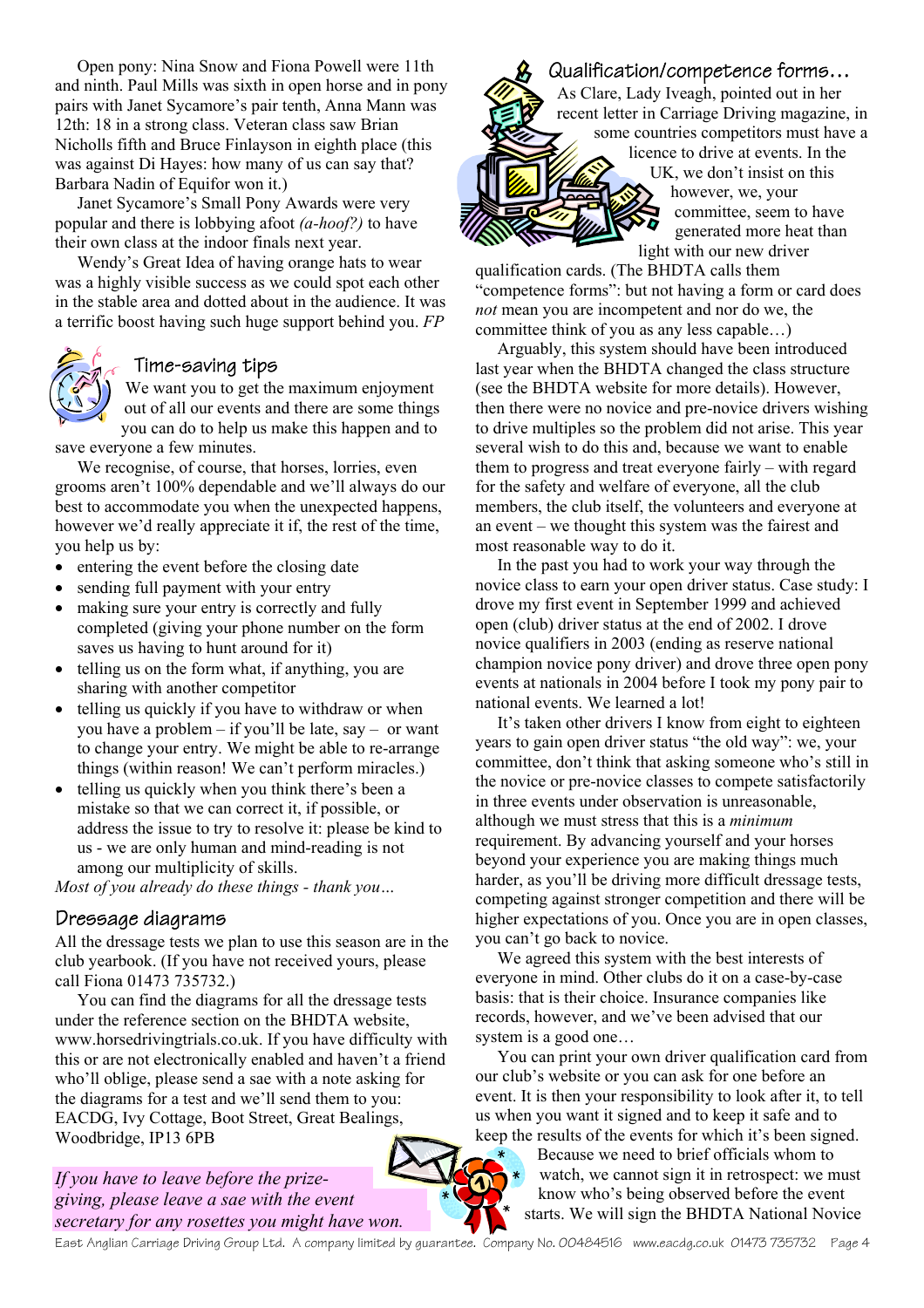Qualifier forms, too, of course. Why not get these signed at the same time and enter our own novice qualifier class at Blandings, 2-3 August? Pit yourself against the top club drivers?

 We value your thoughts on this and other issues. If you have any comments or queries, please ask your committee, preferably before an event or at an event when we are not just about to compete. We'll always find time for a chat.

Remember that the course builder, technical delegate and safety officer are on the course at an event to do their job and they are not directly involved with the administration of the club.

*Why not get yourself qualified to compete in our National Novice Qualifier class at Blandings, 2-3 August? You might qualify for the national championships at Windsor. Give it a go!* 

#### Free lunch!

The lunch for volunteers on Sunday, 23 March, was well attended despite the Arctic weather and icy roads. Those of us who managed to get there enjoyed a delicious buffet lunch – thank you to Zoe and Wilf for their hospitality – and many of the stewards are thoroughly enthused for a season's support.

## Rent-a-groom? Buddies wanted?

Groom and driver matching service!

If you would like to go on the back of someone's turnout at an event or if you are a driver without a groom, please contact Fiona as soon as you can. Please note that we cannot guarantee this service!

 We are also looking for experienced drivers to "buddy" or help newcomers competing at events: please call or email Fiona if you'd like to know more or join in.

*Photos in this newsletter thanks to Mike Watts and Fiona Powell. See lots more on Mike's website, www.mikewatts.com, where photos can be downloaded free.* 

# Crinkly Camp – 16-18 May

The first 2008 "training camp for grown-ups" is going to be a busy one although there are still a few spaces remaining. Please send in your form and cheque (£250 for you and a groom, payable to EACDG Ltd) if you'd like to attend: trainers are Anna Grayston, Minta Winn, LHHI, and Wilf Bowman-Ripley. Three days of intensive driving can do more than several weeks of weekend-only practice and it's very good value for such high calibre instruction.

 Enter on the website or download a form and send a cheque - and of course the form is in the yearbook.

*If you have not received the yearbook, please call Fiona – apologies – there have been production probems.* 

#### Avoid a drama



Please help us at events by checking your scores for each phase as soon as they are posted. You are the best person to spot any errors or inconsistencies: please tell/ask us immediately, don't wait!

 When scores are posted on the noticeboard they are signed and time-

stamped. You have 30 minutes from the time of posting in which to check your scores and tell us if you have a query. It's a good idea to understand the scoring. Get a BHDTA rulebook and even read it…

 As soon as you get your dressage score, add up the marks and check the total is correct. The number of penalties you get from that score depends on the test, as some tests have more movements than others. Check that any error-of-course or other penalties have been correctly awarded and have not been duplicated.

 When you drive the cones course you should be told the time you have. This varies from class to class: see the table below, and also on the generosity of the person with the measuring wheel. The course should be measured for each different class (in theory) because each type and size of turnout drives it in a different way.

|                                  | Speed allowed<br>(metres/minute) |        |
|----------------------------------|----------------------------------|--------|
| Class                            | Ponies                           | Horses |
| Pre-novice                       | 210                              | 210    |
| Novice                           | 220                              | 220    |
| Intermediate $+$ teams $+$ horse | 230                              | 230    |
| tandem                           |                                  |        |
| Open single + pony tandem        | 240                              | 240    |
| Advanced single $+$ pair         | 250                              | 250    |

 After you've driven cones, confirm your time and the number of balls down with the stewards. Resume breathing…

 As soon as the scores are posted, check your own score and, if you have any query, please ask the day secretary, usually Hilary, who's in the secretary's tent, with your specific question. She will ask the scorer and your query will be addressed as quickly as possible.

 Thirty minutes after being posted, if there are no queries, the scores are deemed as correct and are not usually changed, especially after the end of the event.

 So please avoid any unnecessary dramas and, if you are out on the course when the scores are posted, get a friend to phone you so you can come back to check them as soon as you can.

# New stuff for the club

The club's new and longer range radios worked a treat at Blandings and we have new cones ordered.

Admire our new trailer, fitted out and awning-ed by Tony Clarke. We also have replaced broken stopwatches, clocks and have some new whistles.